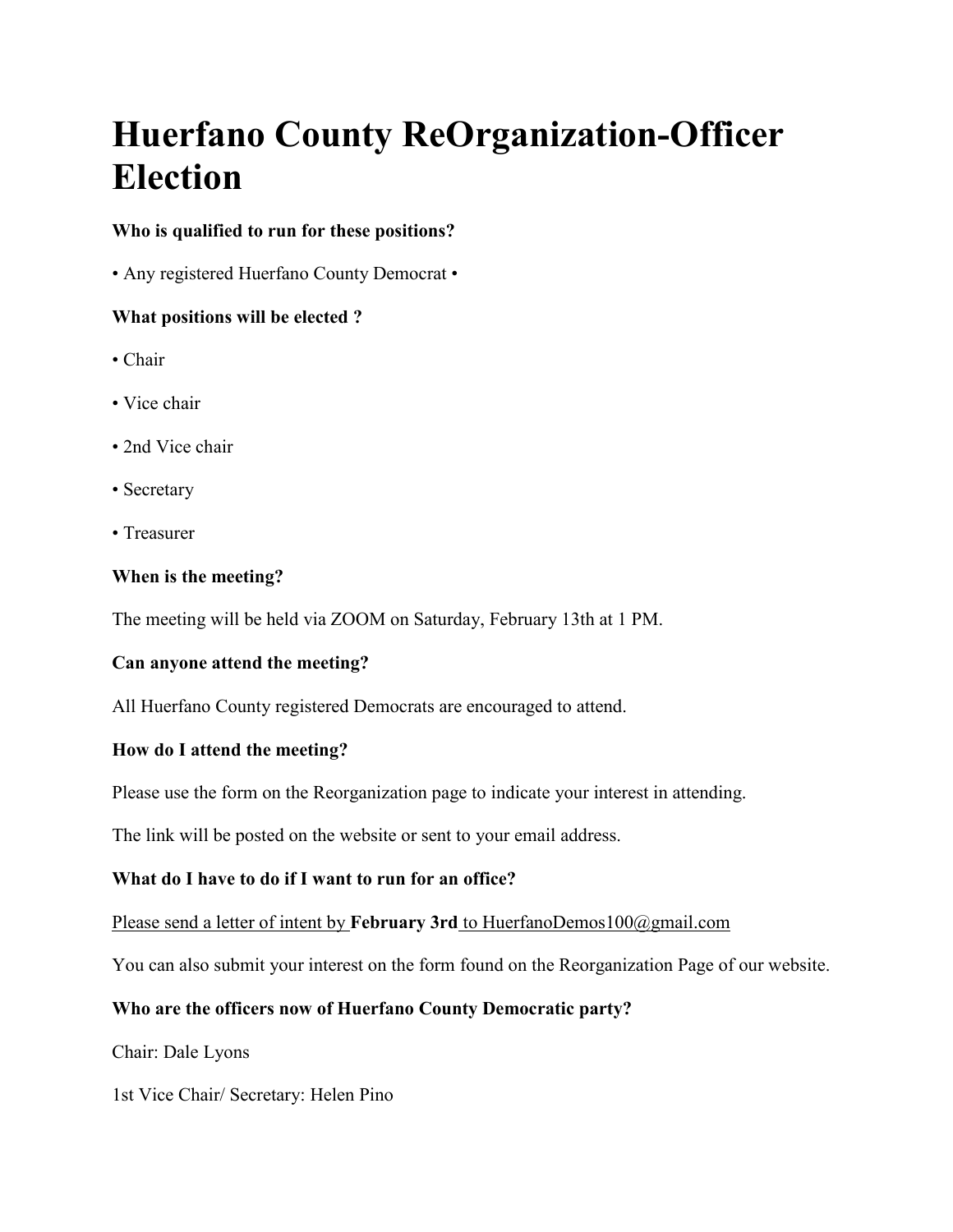2nd Vice Chair: Jay Jenkins

Treasurer: Eleanor Foley

### **Who votes on the nominees?**

The Huerfano County Central Committee

### **Who are the Central Committee Members?**

Amos Mace

Roz McCain

Edith Flanagin

Brian Orr

Ruth Orr

Monica Birrer

Helen Pino

Carlotta Barnes

JR Burell

Kathy Brown

Karen Boyton

Larry Patrick

Cindy Campbell

#### **What happens at Reorganization?**

The County Central Committee, Candidates, and invited guests meet between February 1st and February 15th of odd numbered years. The meeting in 2021 will be on February 13th at 1PM via ZOOM. The incumbent chair calls the meeting to order and presides until a new chair has been elected. At the meeting, there is elected a chair, vice chair, secretary and treasurer. In addition, Bonus representatives will be elected to represent Huerfano county on the multi-county State Senate and House Districts.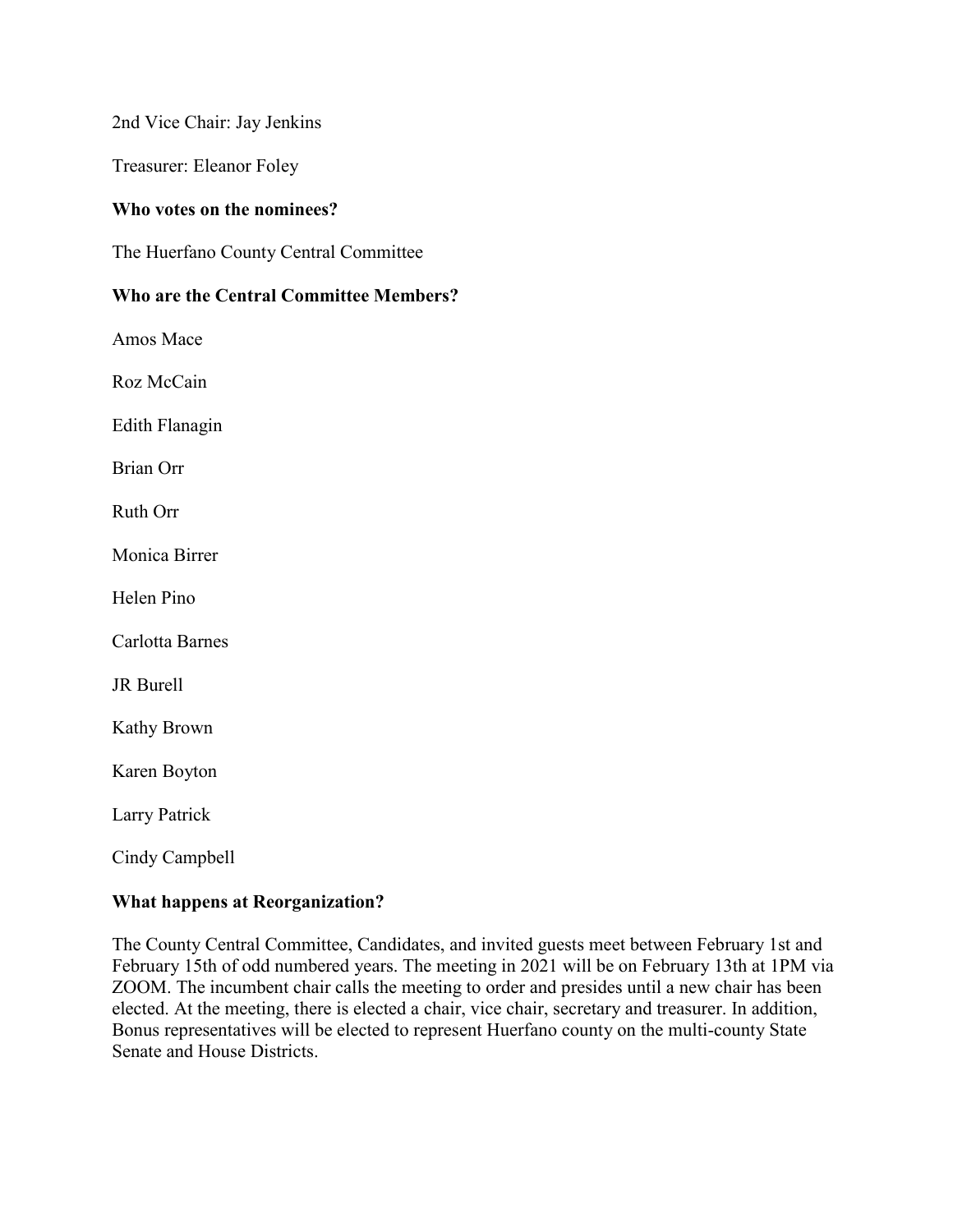#### **What are the duties of the elected officers?**

**County Party Chair**: The County Chair runs the day-to-day operations of the county party. They are responsible for raising the funds needed to fund the party's core functions and election programs. They preside over county party meetings, including county central committee and executive committee meetings, caucuses, county assemblies, county conventions, county reorganization, and county vacancy committee meetings. The County Chair may have appointments to make to various committees depending on local rules. The County Chair works in conjunction with others to recruit a full slate of Democratic candidates in the county. The County Chair works to find precinct organizers for each precinct and fill vacant PCP positions, if any. The County Chair works with elected and other district leaders within their county. The County Chair, in conjunction with other officers and volunteers is responsible for any annual events or forums. The County Chair is responsible for developing a Win Plan and Budget for the county for each year focused on how we defend or grow the number of elected Democrats in the county and contibute to wins across county lines.

### *The County Chair is an automatic member of the State Central Committee.*

**County Party 1st Vice Chair**: The First Vice Chair steps in to cover any of the duties of Chair(above) if the Chair is unavailable. The job of the First Vice Chair is to support the Chair and help the party achieve its goals. The First Vice Chair contributes their time and skills to the greater vision of the party. There is a great deal of flexibility of what this looks like and will often be defined with more specificity in consultation with the Chair.

#### *The County Vice Chair is an automatic member of the State Central Committee.*

**County Party 2nd Vice Chair**: The Second Vice Chair steps in to cover and of the duties of the Chair or 1st Vice Chair if they are unavailable. There is a great deal of flexibility as to what this officer is responsible for, but local custom or rules may put emphasis on different tasks.

**County Party Secretary**: The County Party Secretary is responsible for taking notes and minutes for all party meetings. The Secretary submits the draft minutes for review and edits and presents them for adoption at the next meeting and for documenting follow up and to do items arising out of Executive

Officer meetings. This position may also include list maintenance and hygiene for the Democratic Party membership of the County Central Committee and the State Executive Committee. This position may also include periodic communications from the party.